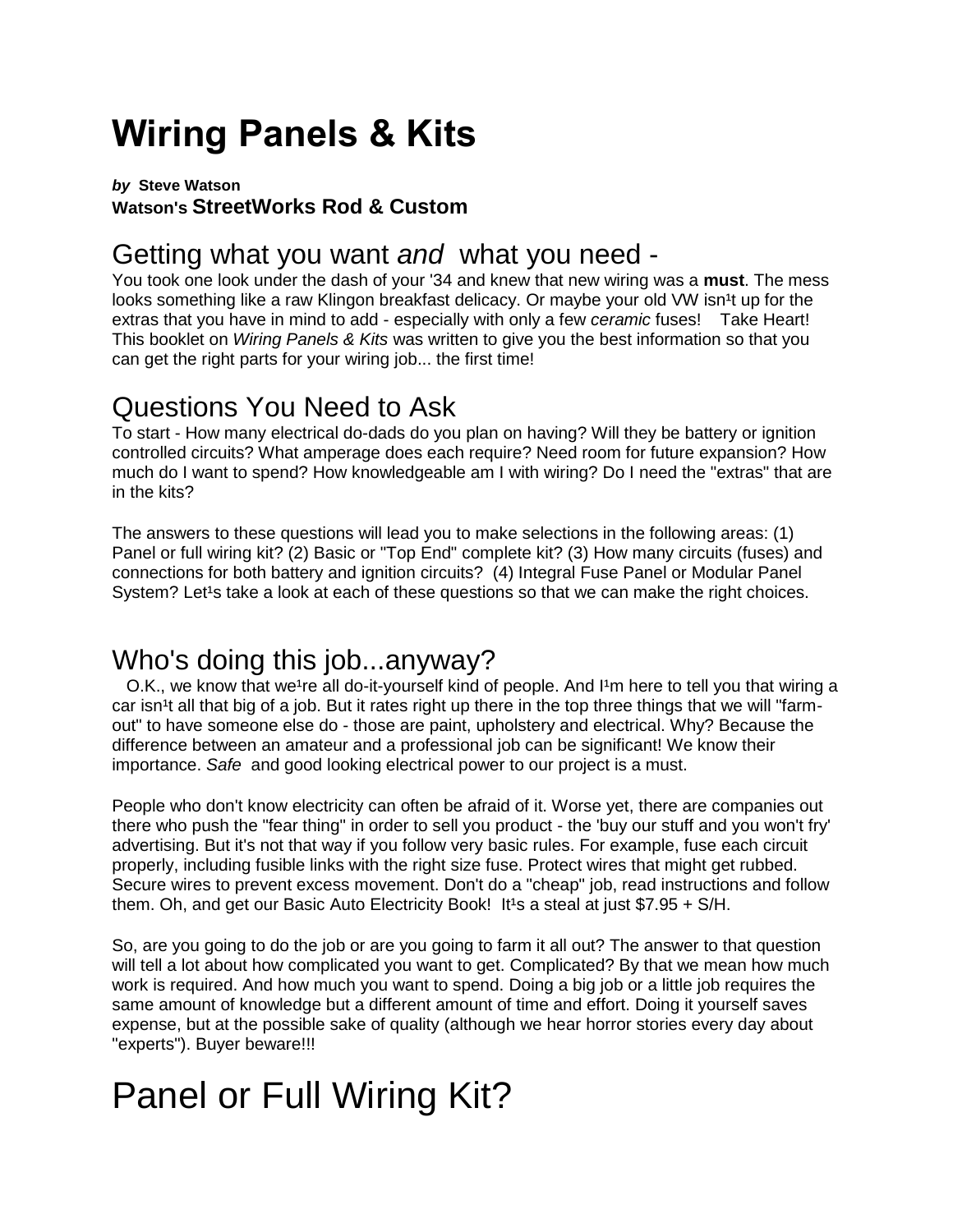

What does your ride need? A full rewiring or just a new fuse panel? Most vehicles that need rewiring need the whole ball-of-wax - if that<sup>1</sup>s the case, tear it all out and start over again, NEW. This is a hard decision to make but if you are going to go through the expense and effort to begin with, then it is best to go all the way and do it right.

In a few cases, the choice of a new fuse panel is appropriate. If the existing wiring is in good condition and there is no need to add additional circuits, AND if the old fuse panel is easily replaced, then the addition of a new panel can be a good choice. However, replacing just an existing fuse panel is seldom an easy job.

Most original and after-market fuse panels are of the "Integral Fuse Panel" type. This means that the wiring is preterminated to the fuse panel. Replacement of just the panel would require clipping all of the wires and reconnecting to the new panel. If there is an excess of "old" wire length and if the new panel is a Modular Unit (we will discuss these soon), then this can be O.K. Otherwise, it will be a major pain in the butt connector.

In very few **rewire** cases will a new fuse panel ONLY be the best decision. In most cases where the entire vehicle needs to be rewired, you should go with a full vehicle wiring kit - fuse panel, wiring, and whatever else it needs.

Brand new, first time wiring jobs done by **knowledgeable** people can frequently use "panel only" kits and do the rest of the wiring on their own. After all, a wide variety of wire sizes and colors are available at any good parts store. But seldom will this approach end up costing less or producing a better job. It just drags out the expense and adds numerous trips to the parts store. Basic pick-ups, dune buggies and kit cars are examples where panel-only wiring jobs are more common. The key to success is having a knowledgeable person doing the work. A good, complete wiring kit with quality instructions helps to bridge the knowledge gaps for the first time automotive electrician.

### Basic or "Top End" Kit?

 Top end kits are more complete with all of the stuff you will need. Basic kits give you...well, the basics. Either way, go for a quality kit.

A quality kit **Will** have -

- the manufacturers name right up front (reputation does count!)
- color coded wiring (preferably GM standards)
- line marked applications on every wire
- quality instructions computer generated with a phone number to call in case of problems or questions

A quality kit **WILL NOT** -

 tell you that you can use ONLY their parts with *their* kits (electricity doesn<sup>1</sup>t know manufacturers)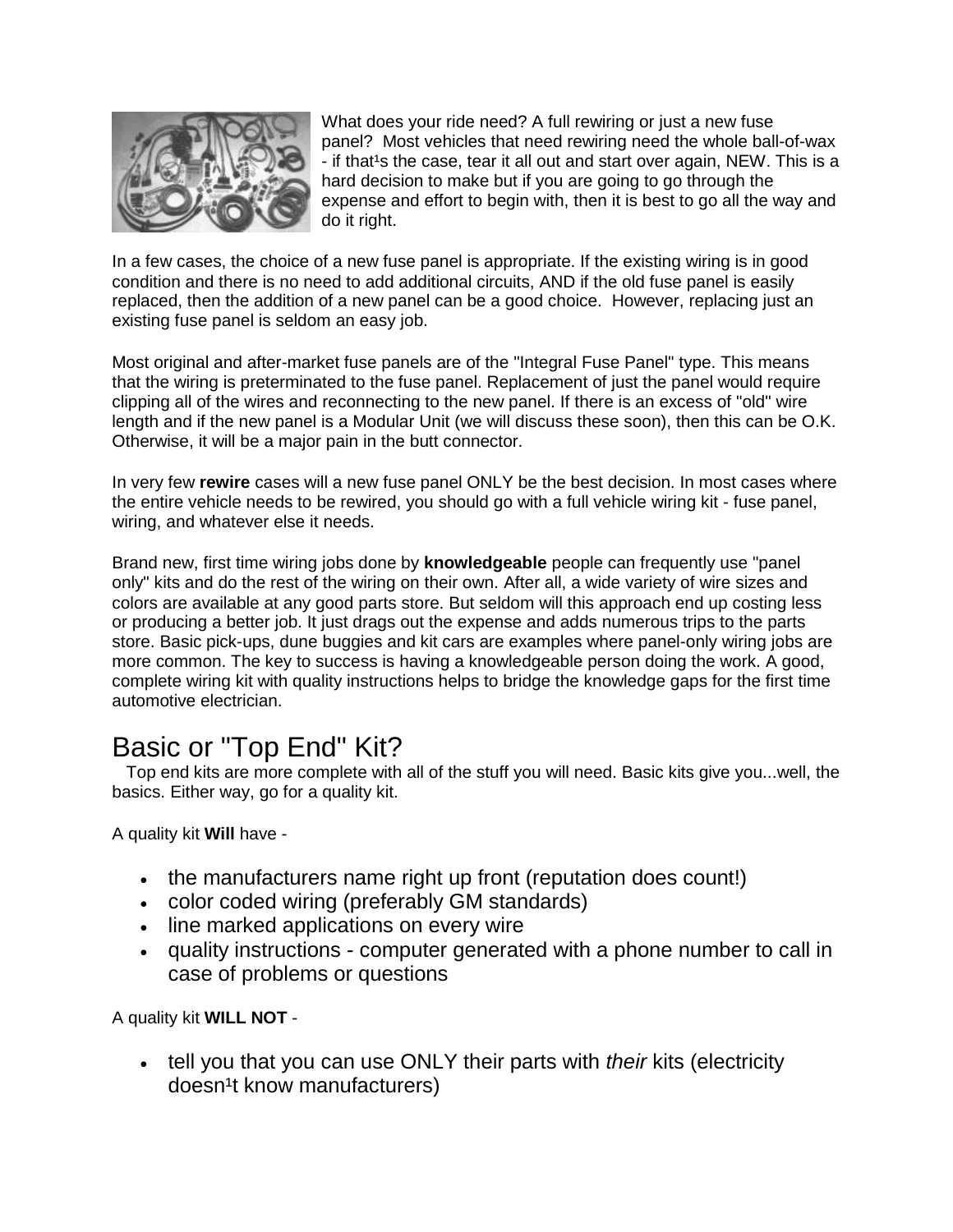• tell you that using anyone else's parts will void their warrantee (cop an attitude).

Top end or basic, look for a quality kit from a quality source.

#### How many circuits?

 You will need to know what electrical items you are going to have. The number of circuits depends upon the number of different items and whether they need to be fused independently (by themselves) or whether two or three items can be run through one fuse.

#### **THE BASIC 8**

For any vehicle being used on the street, there are 8 *basic* circuits. Four are battery fed (powered all of the time) and four are ignition fed (powered only when the ignition or accessory systems are on).

The battery fed circuits are:

- Horn
- Headlights/Running Lights
- Brake Lights
- Hazards (if equipped).

The ignition fed circuits are:

- Gauges
- Heat/Defrost Fan
- Wipers
- Turn Signals (if equipped).

You can see why they<sup>1</sup>re called the *basic* 8...no frills here.

Additional circuits include:

- Radio/Auxiliary Radio
- Separate Tail Light Fuse
- Separate Park Light Fuse
- Entry Latch Release
- Radiator Fan
- Fuel Pump
- Power Windows/Seats
- Power Door Locks
- $e$  etc., etc., etc.

A rule of thumb - 12 is good unless you want "power" (windows, seats, etc.). With power, go to 18 circuits minimum.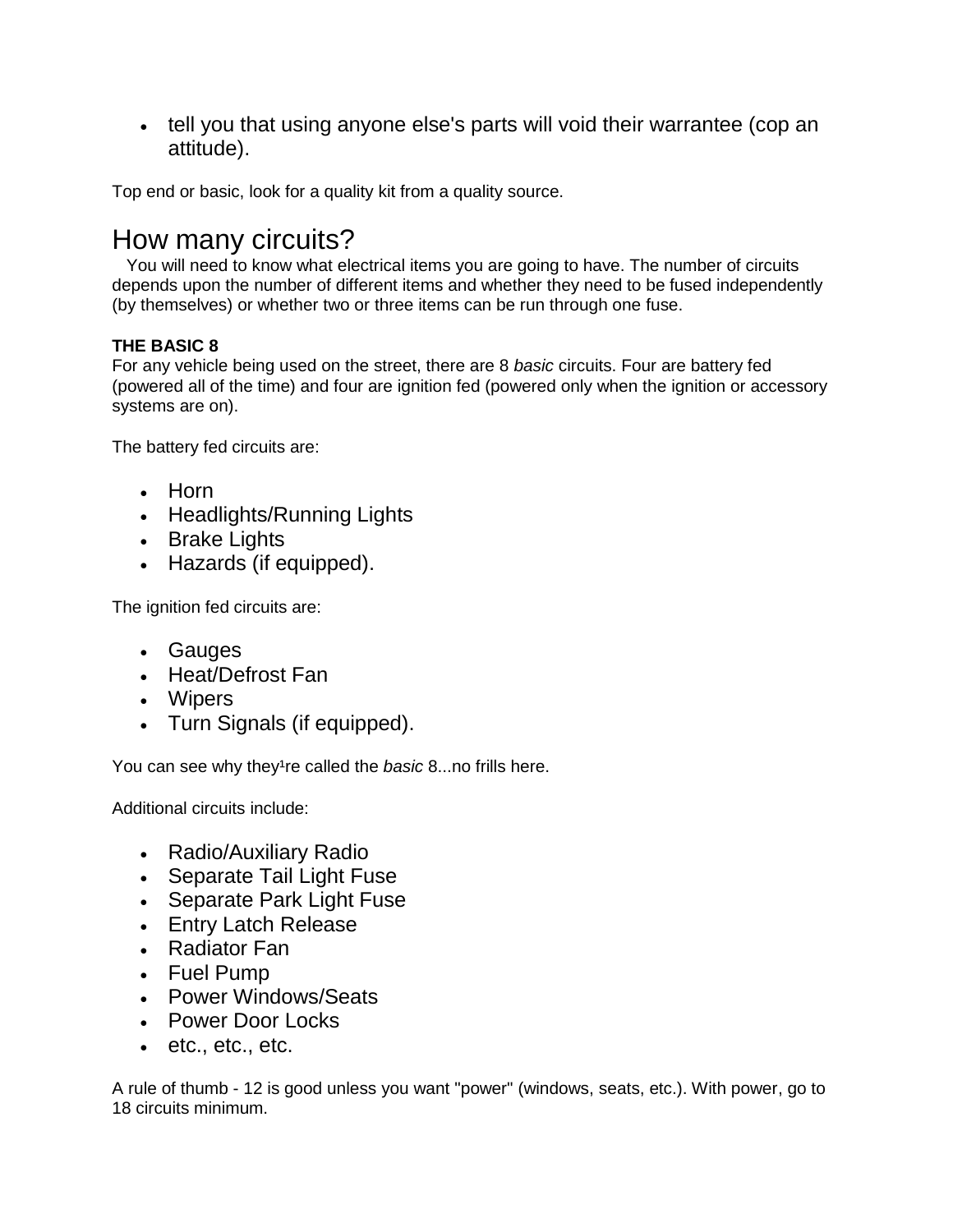# Integral Fuse Box or Modular Panel?



Integral Fuse Box wiring kits are the most common kits available. They are often called "OEM" kits because they look like what you would find under the dash of any Detroit vehicle and, in fact, use those same components. Distinguishing features are the OEM looking fuse box with preterminated wires leading into a large "pig tail" with connectors attached. These kits give a "factory look" by using factory parts, which make them less expensive and a lot of the

work is already done. One drawback is that big pig tail - wrestling with it, mounting and hiding it neatly.

The other approach is a Modular Fuse Panel kit where the fuse box is literally a separate "module" preterminated to a connection block. No pig tail here.

The modular panel packs more circuits into a smaller, neater package making fuse box mounting an easier job. Wiring is done one circuit at a time and can be made "show car" neat even by a first-timer. The one drawback here is that the parts are less common making the kits a little more expensive.

## Review Time...

O.K. We've covered a lot of items. Let's review -

(1) we've decided on whether to do the job ourselves or find a professional.

(2) We've chosen between putting in a fuse panel only or a complete wiring kit.

(3) We've selected between a quality top-end kit with more features and components or a quality basic kit (remember that either way you want a quality kit from a quality source). (4) We know what features we want in our vehicle and therefore how many circuits the fuse panel needs to have. And

(5), we've considered the difference between an OEM style Integral Fuse Box and a Modular Fuse Panel and decided which will give us the finished job that we want.

### Price...Ya, price.

None of us has bottomless pockets, so what we are willing to spend for a wiring kit always becomes an issue. But like anything, we can get burnt by spending too much or too little.

Here's some numbers for guide lines -

For fuse panels only, expect to spend about \$50 +/- for a basic panel without flashers, relays, etc., price varying with the number of fuses.



For top end fuse panels expect to pay a minimum of about \$100 for an 8 to 12 fuse panel with the price going up from there very quickly to over \$200. If you are looking at a higher priced panel, we suggest you consider a complete wiring kit because you<sup>1</sup>re not going to save much money buying a panel only.

Prices for complete wiring kits with fuse panels should run in the \$325 - \$375 range for Integral Fuse Box kits and up to about \$425 for Modular Fuse Panel kits and near \$500 for "deluxe" Modular Panel kits. What makes them deluxe except the price? More circuits, more connections